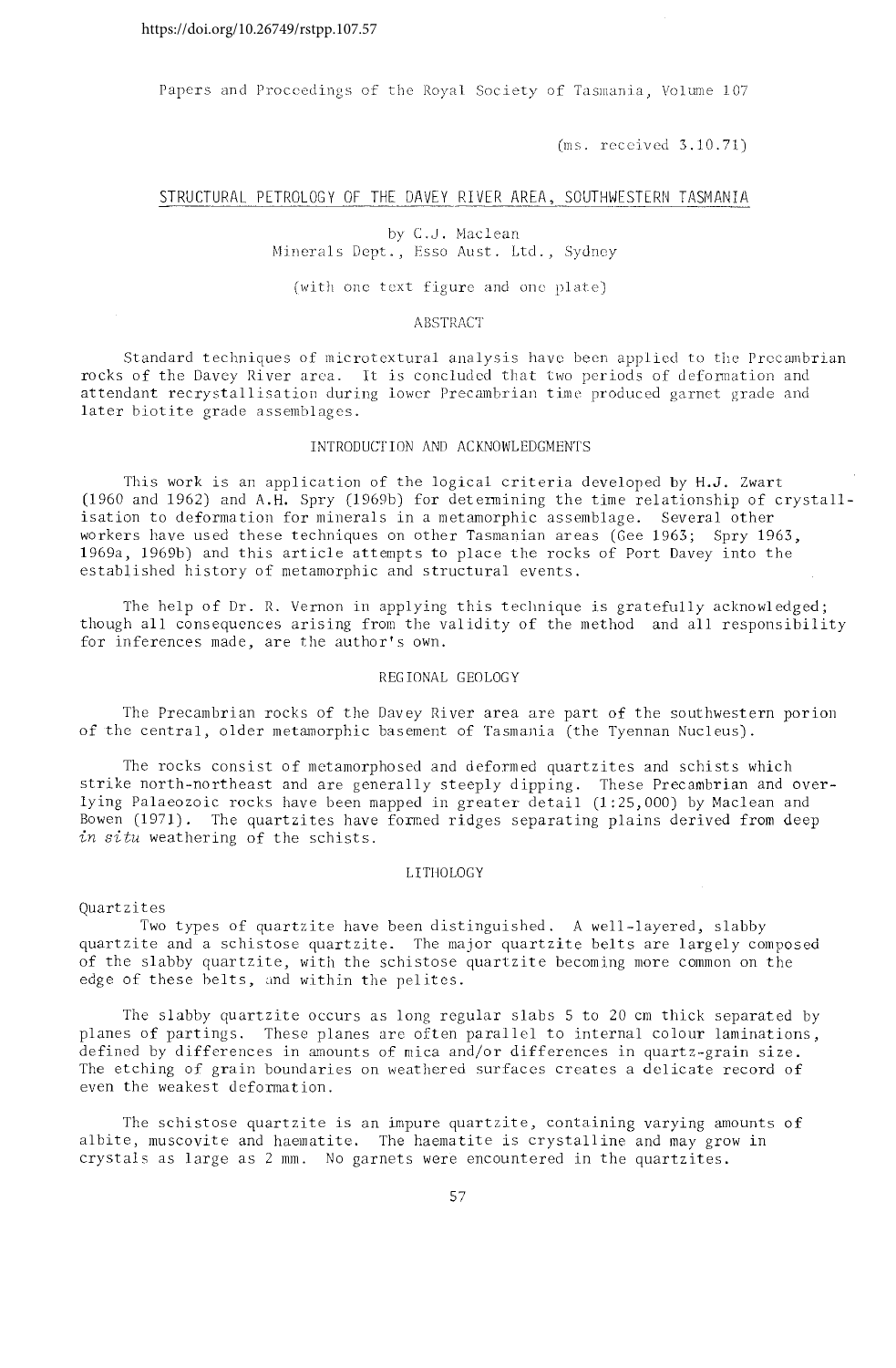

FIG. 1 - The chronology of crystallisation in pelitic rocks from the Davey River area is compared with that from other areas in Tasmania. Information for the figure was derived from the work of: Gee, Marshal & Burns, 1970 (Cradle Mountain); Gee, 1963 (Raglan Range); Spry, 1963 (Frenchman's Cap); a Spry & Baker, 1965 (Bathurst Harbour). The location of these areas is also shown.



#### Schists

The schists are fine to medium-grained quartz--muscovite schists, with albite and opaque materials, and more rarely with biotite and garnet. The quartz forms lenticles several grain diameters wide, parallel to the dominant foliation. These lenticles are separated by bundles of wavy muscovite. This muscovite is in places quite opaque due to an abundance of dusty opaque inclusions, probably graphite, which are discussed below.

The major lithological boundaries of quartzite and schist probably represent original sedimentary layering. Small scale boundaries, however, are commonly folded, with interdigitations of rock types, probably representing transposition-foliation. No carbonates or meta-igneous rocks were encountered in the area, though Spry (1969a) described amphibolites from the adjacent area to the south.

### TEXTURAL SEQUENCE

The Tasmanian basement is accepted as having suffered three episodes of deform-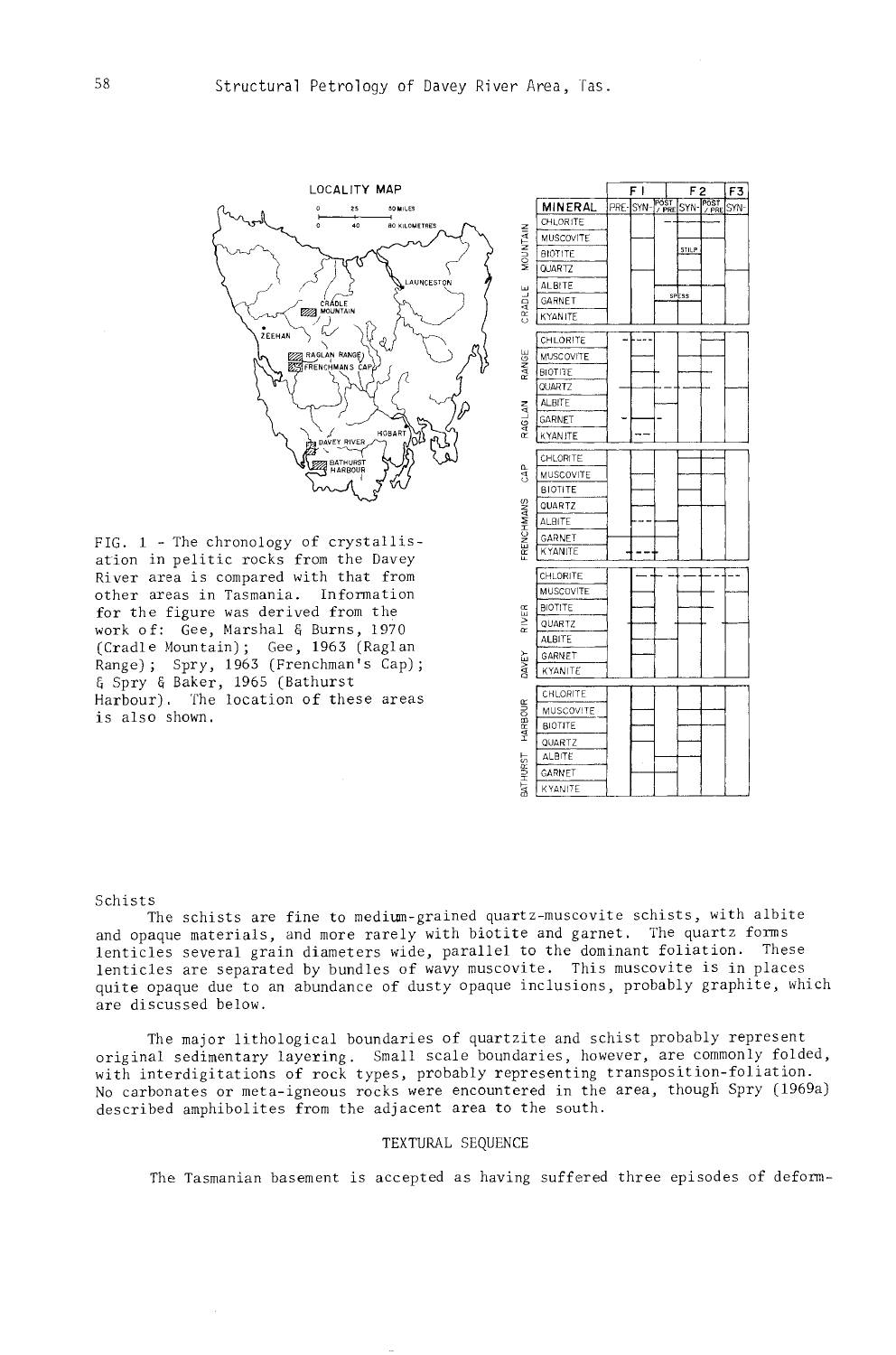## C.J. Maclean

ation which generated three recognisably distinct foliations. These three interacting foliations are also recognised at Port Davey (plate la, 1b).

S1. The earliest recognised foliation is a transposition surface sub-parallel to bedding. Mesoscopically this dissected the bedding into long discontinuous intraformational lenses. Microscopically, it can be identified by a colour banding, which is due to variations in grain size and quantity of quartz and muscovite. Several lineations were produced during the deformation that produced S1. Textural expressions include micro-crenulations in schists and surface rodding and colour streaking in *quartzites*.

S2. In places Sl is almost obliterated by a strong crenulation cleavage (Rickard 1961) producing alternating layers of muscovite-rich and quartz-rich folia. In comparison with other areas of the State this foliation is only locally developed, so that the dominant structure in most outcrops is S1, or rarely SO (bedding). In areas where S2 does not develop as an axial surface foliation at all, the folds show an erratic, wavy axial surface. Lineations of this age are expressed as a surface rodding in quartzites, as axes of chevron folds and as crenulations in schists.

S3. A weak foliation is seen to cross Sl and S2 at high angles in some places. In the schists it is irregular, weakly crenulates existing micas, and bends lithological folia. The crenulations are from 0.1 to 1 mm wide in the schists and in quartzites, its trace forms anastomosing lines spaced 1.0 to 3.0 mm apart which, as a whole, parallel a mica foliation.

## PETROLOGY

Quartz grains, 0.2 mm long are dimensionally elongated parallel to the dominant foliation (Sl, S2 or S3) in any specimen. Where mica is abundant, quartz grains tend to be smaller and more elongated (plate lc). This is preswnably due to restriction of quartz grain growth in one or more directions (Vernon 1968) by mica flakes. Quartzquartz grain boundaries are usually sutured, but in some sections are polygonal, suggesting some stress-free boundary adjustment.

Petrofabric diagrams of the quartzites (prepared by Nisbet 1970) show that the c-axes of quartz grains define a cleft girdle pattern, with maxima lying at right angles to the foliation (51). It is suggested (from the work of Wilson 1970 and Nisbet 1970) that this pattern might be related to that period of grain growth where newly nucleated grains grew and began to adjust boundaries with recrystallised detrital grains. The crystallographic orientation and dimensional elongation of quartz grains is most probably due to crystallation being syntectonic with Sl, S2 and S3.

In the schists muscovite occurs as small, twisted flakes forming long wavy shreds parallel to each foliation. These wisps are generally small  $(0.05 \text{ mm})$  but reach lengths of up to 0.6 mm where abundant. Smaller flakes are usually ragged, stained with iron oxide, and contain many tiny opaque inclusions. In places they are so abundant that the muscovite shreds appear opaque, imparting a dark grey colour to the hand specimen, Gee has reported similar muscovite at Cradle Mountain (1968) and the Raglan Range (1963), the colour being due to graphitic inclusions. Muscovite also occurs as small inclusions in albite. In quartzites, the muscovite occurs as straight and sometimes needle like crystals (in section) 0.1 mm long, which may be clear or stained with iron oxides.

Crenulated muscovite is of two types: interlocking grains which are bent and have strained extinction, and therefore probably predate the formation of S2, and unbent grains which have decussate boundaries and sharp extinction. This second type is most probably due to mimetic growth after the formation of S2. Although three generations of muscovite have been recognised on the basis of defomation by later foliations it has not been possible to distinguish them optically. Nevertheless the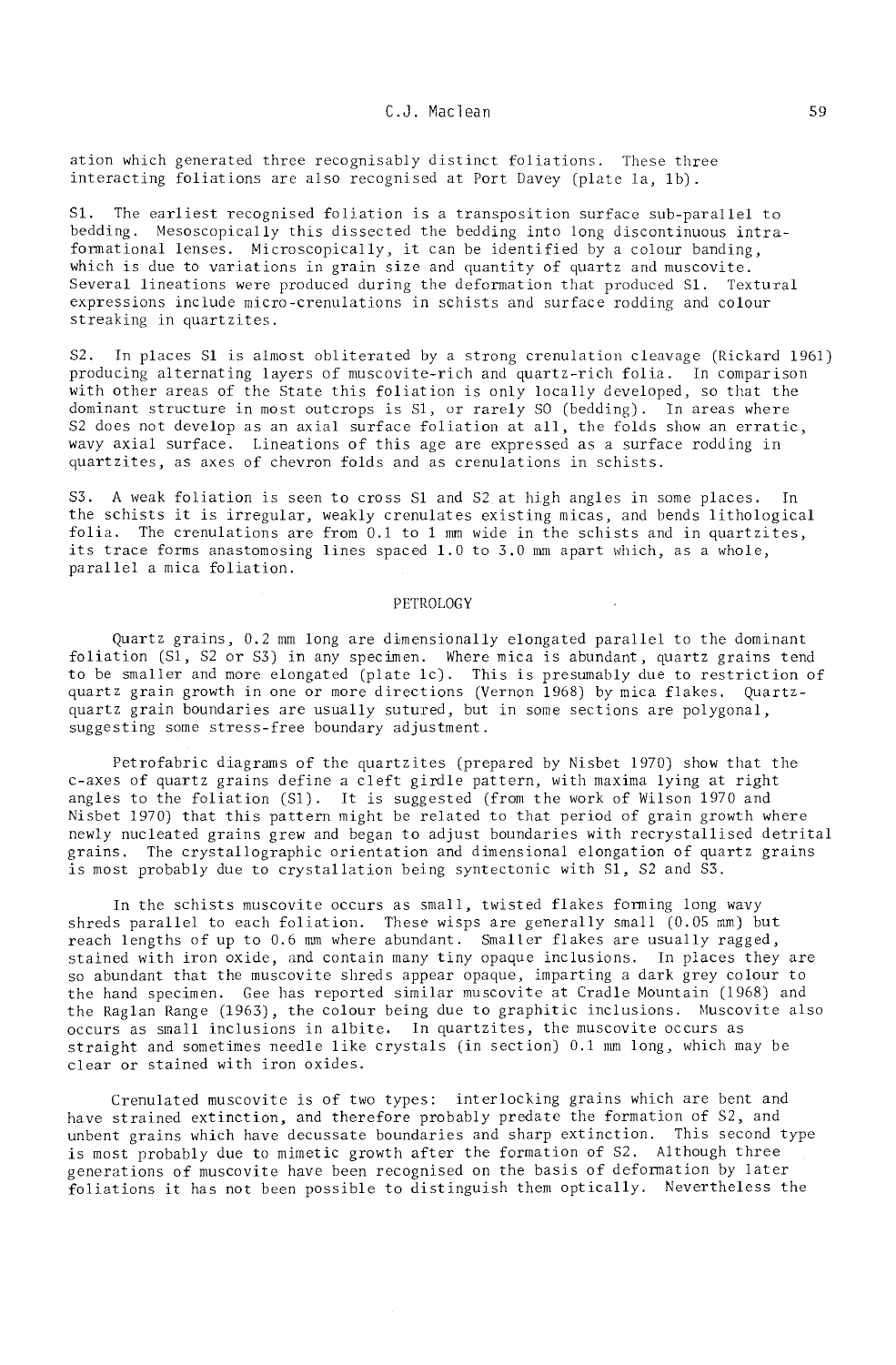60 Structural Petrology of *Davey* River Area, Tas.



b. Fnlarged central portion of "a" showing the lenticular lithological foliae developed by S2.

a. A horizontal slice of vertically foliated quartzite showing the crenulation of S1 by S2 and the later superposition of S3 on both. The development of S2 is usually local and intense as shown. The section is 2 mm thick and is illuminated with ordinary light from the rear. (Specimen  $1630$ , Macquarie University collection).



e. Elongated quartz and muscovite grains define Sl in a quartzite thin section. Where present, the muscovite appears to have confined quartz grain growth to the plane of the foliation.



d. The development of 82 in an albite schist. A foliated background of quartz and mica (S2) envelops lozenge-shaped albite porphyroblasts, with S1 preserved **as** an internal foliation (Si) inclusions. Si is planar, discordant with Se, and generally parallel to Si in other porphyroblasts.



PLATE 1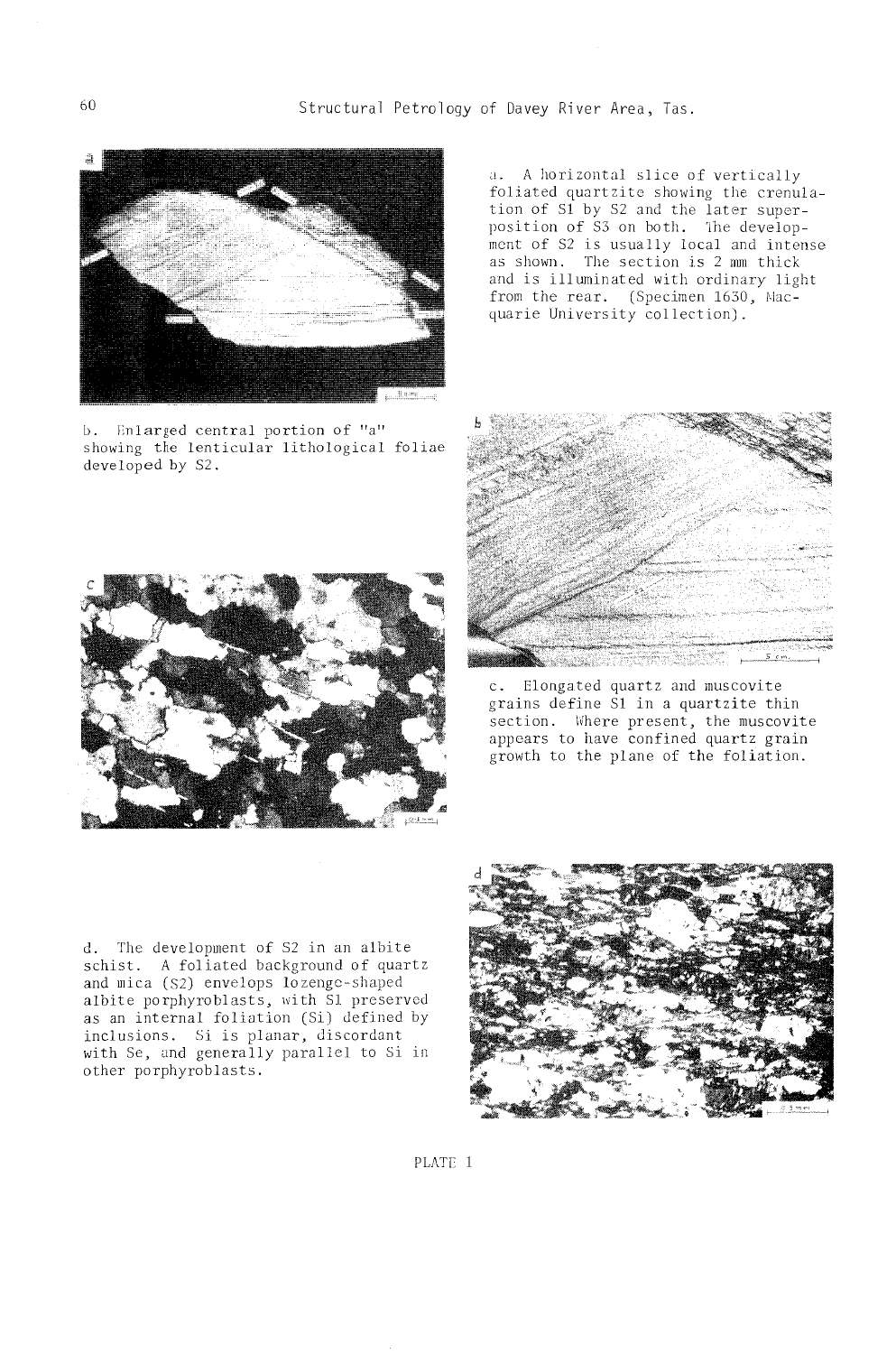presence of deformed muscovite grains suggests that muscovite growth was pre-tectonic to S2, and later, to S3.

Biotite is scarce in all specimens, as is reported from other parts of the State. Where present it is intimately intergrown with S1 and S2 muscovite, and attains  $\sin$ ilar dimensions, suggesting synchronous crystallisation. As with muscovite, two types of crenulated biotite are present: Sent, strained wisps (presumably pre-S2) and straight, decussate grains (presumably post-S2). Both types are pleochroic from dark brown to pale olive brown.

Chlorite occurs as porphyroblasts  $(0.4 \text{ mm})$  wrapped by the S2 foliation, and orientated at all angles to  $S2$ , suggesting that this generation of chlorite was pretectonic to S2. As they are large single grains it is unlikely that they have formed as a replacement of garnet, in which case an aggregate would be expected (see below). They show anomalous blue interference colours, are pleochroic in yellow *(X)* and pale green (Y and Z) extinguish parallel to cleavage traces and are optically negative with a 2V of  $10^{\circ}$ . They are therefore probably penninite (Winchell and Winchell, 1964). Very rarely, these porphyroblasts enclose discordant graphitic trails.

Chlorite is also present as a replacement of garnet, occurring as clusters of small, randomly orientated grains in and around garnet porphyroblasts. They are pleochroic in yellow-brown and olive-brown, and have low birefringence. The same variety of chlorite occurs along the S2 and crenulated S1 foliations, formed presumably during the formation of S2, though this is in doubt since the possibility of mimetic growth cannot be discounted. Late stage vein-chlorite of a different type (extremely low birefringence) is seen to cross S1, S2 and S3 foliations.

In the coarser grained schists, albite occurs as lozenge shaped porphyroblasts, 0.6 mm long. These porphyroblasts show sharp extinction and are locally simply twinned They invariably have abundant rounded inclusions of garnet, quartz, muscovite and opaque grains, as well as minute opaque inclusions which form sigmoidal lines within the grains. These "dusty" trails lave the same appearance as those seen in the mica grains enclosing porphyroblasts, which suggests that the growing albite grain was able to expel other material by diffusion but not the opaque trails. Consequently, they remain as relics of the earlier foliation.

In comparison with these porphyroblasts of albite, thin sections in which S2 is absent and S1 is present show abundant small albite grains of similar dimensions to the neighbouring quartz grains. They are slightly elongated parallel to the mica flakes defining Sl, suggesting that some of the crystallisation of albite took place during the formation of S1. Inclusions of other minerals are usually planar within an albite porphyroblast, are discordant with respect to the enveloping foliation (S2), and have a parallel alignment with other porphyroblasts. This suggests a pre-S2 origin The inclusion of an earlier foliation (a tectonic, rather than a sedimentary one) suggests that they are post-tectonic, or syn-tectonic with respect to  $S1$  (plate  $1d$ ).

In thin sections where S2 is absent and S1 scarceJy discernible, abundant tiny equant albite grains can be seen amongst the quartz grains. The presence of such grains suggests that the albite was an original constituent of the rock and need not have been introduced metasomatically after the onset of metamorphism, as has been considered as a possibility by other workers, notably Spry  $(1963)$  and Gee  $(1963)$ . albite may have nucleated at the same time as the rest of the assemblage, but selected grains grew to porphyroblastic size, at the expense of others after rest of the assemblage had ceased growing. This supports the chemical evidence of Spry (1963) and Gee (1963) which also obviates soda metasomatism. These albite grains commonly possess ragged deformation twins.

Small garnet porphyroblasts (0.2 mm) are wrapped by the S2 foliation and are probably pre-tectonic to it. They are extensively altered to chlorite. The large porphyroblasts with relict S1 inclusions described from other areas are not observed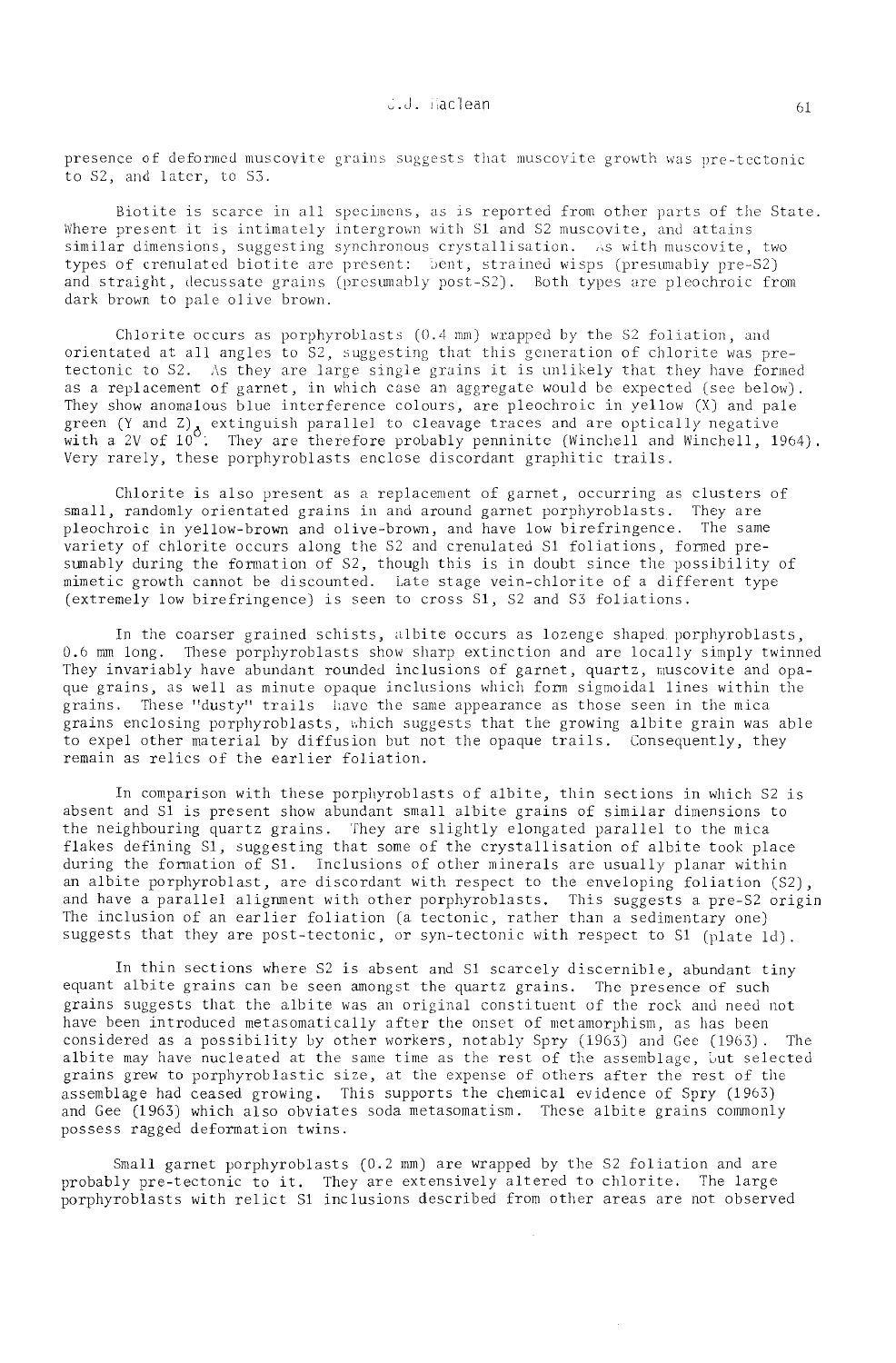at Port Davey.

These observations are summarised by Figure 1, which relates crystallisation to deformation.

# REGIONAL SIGNIFICANCE

The first metamorphic event produced the assemblage quartz-muscovite-chloritebiotite-garnet-albite, and the second stage produced quartz-albite-muscovite-chloritebiotite, leaving relics of the first-stage assemblage, In tenns of the facies classification of Turner and Verhoogen (1960) these rocks belong to the Greenschist Facies of regional metamorphism.

The observation of stilpnomelane, almandine and kyanite in other parts of tho Tyennan Nucleus suggests that the region belongs to the Barrovian type facies series. It may therefore be inferred from the previous section that at the Davey River F1 reached garnet grade and F2 reached biotite grade. These events are attributed to the Frenchman Orogeny whereas F3 is assumed to be of Tabberabberan age,

The remarkably similar character of foliations and metamorphism from other Precambrian areas in Tasmania allows them to be compared in general terms as shown by Figure 1. It has been inferred that M1 closely followed S1, with a period of albite growth separating this episode from a less intense, synchronous M2/S2 episode. This was followed much later by S3. It is proposed that the area just south of Frenchman's Cap represents a metamorphic high, the grade diminishing to the north and south.

#### REFERENCES

- Bowen, E.A. and Maclean, C.J., 1971: Palaeozoic Rocks of the Davey River South West Tasmania. *Pap. Proc. R. Soc. Tasm.,* 105, 21-28.
- Gee, R.D., 1963: Structure and Petrology of the Raglan Range, Tasmania. *Bull. Geol. Surv. Tasm.*, 47.

\_\_ ~ \_\_ ' Marshall, B. and Burns, K.L., 1970: The Metamorphic and Structural Sequence in the Precambrian of the Cradle Mountain Area, Tasmania. Tasm. *Dept. Miner;, Geo l. Swovey Report* No. 11.

Maclean, C.J. and Bowen, E.A., 1971: Structure of the Precambrian Rocks of the Davey River Area, South-Western Tasmania. *Pap. Proc. R. Soc. Tasm.*, 105, 97-104.

Nisbett, B.W., 1970: Unpublished report for honours Thesis, Aust. Nat. Univ.

- Rickard, M.J., 1961: A Note on Cleavages in crenulated Rocks. *Geol. Mag., 98.*
- Spry, A.H., 1963: Precambrian Rocks of Tasmania, Part V Petrology and Structure of the Frenchman's Cap Area. *Pap. ppoe. R. Soe. Tasrn.,* 97, 105-128.

1969a: Notes on some rocks in the Port Davey area.. Unpublished report for the Tasmanian Hydro Electric Commission.

1969b: *Metamorphic Textures*. Pergamon Press.

and Baker, W.E., 1965: The Precambrian rocks of Tasmania, Part VII. *----Pap. Proc. R. Soc. Tasm.,* 99, 17-26.

Turner, F.J. and Verhoogen, J., 1960: *Igneous and Metamorphic Petrology*. McGraw Hill, New York.